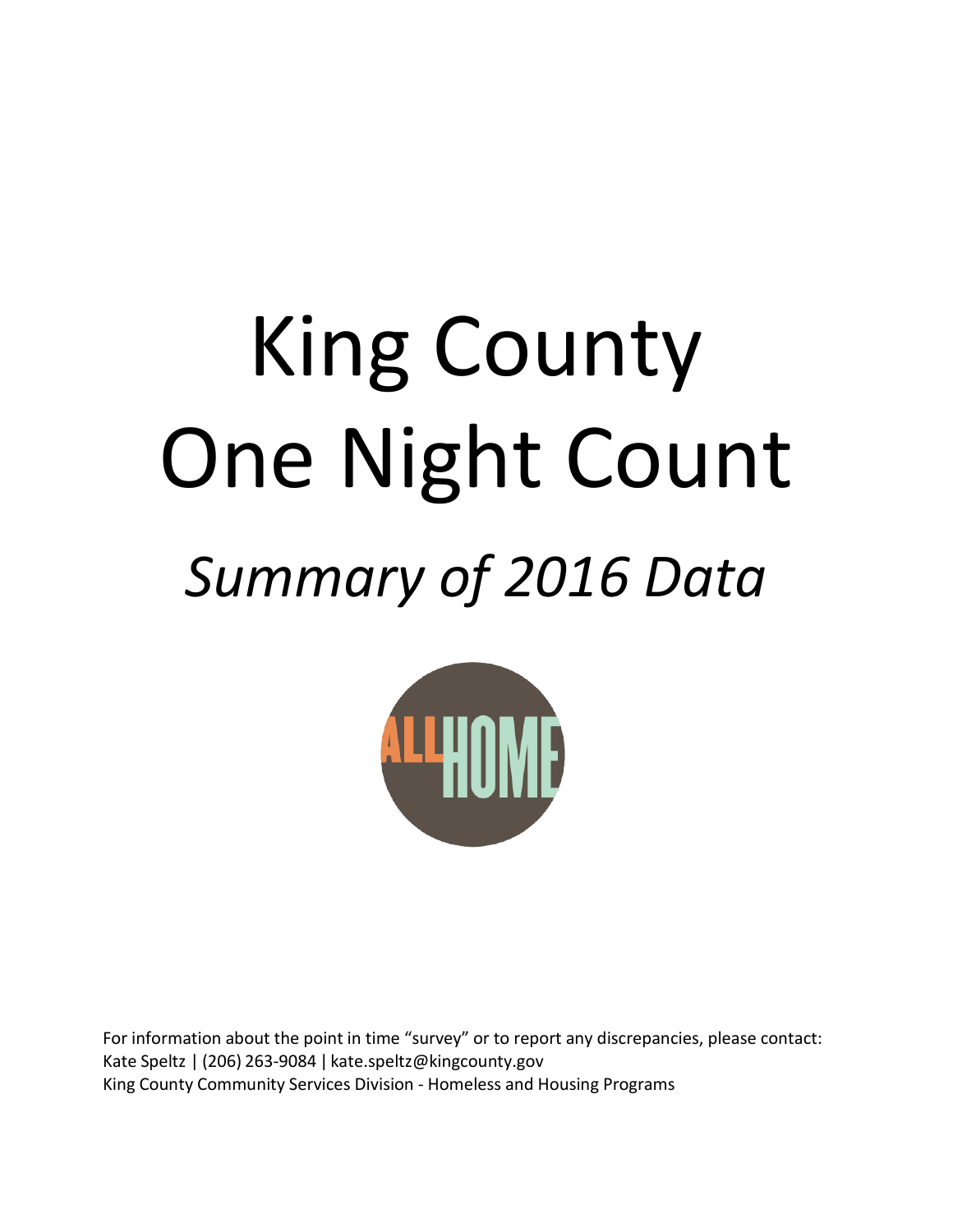The 36th annual One Night Count of people who are homeless in King County took place on the night of January 29, 2016.

| 2016 One Night Count        |       |  |  |  |
|-----------------------------|-------|--|--|--|
| Unsheltered                 | 4,505 |  |  |  |
| <b>Emergency Shelter</b>    | 3,200 |  |  |  |
| <b>Transitional Housing</b> | 2,983 |  |  |  |
| 10,688<br><b>TOTAL</b>      |       |  |  |  |

The One Night Count (also known as a "point-in-time count") has two components:

- 1. A Street Count of people who are homeless and surviving on the streets / without shelter. The Seattle King County Coalition on Homelessness (SKCCH), with financial support from All Home, implements the street count. Information about the methodology for the street count and results of the One Night Count for 2016 and prior years can be found on their website at **[http://www.homelessinfo.org/onc.html.](http://www.homelessinfo.org/onc.html)**
- 2. A count and collection of demographic information about the people being served in emergency shelter and transitional housing programs on that same night. This information is collected in two ways:
	- a. Data from Safe King County's Homeless Management Information System (HMIS) is used for those emergency shelter and transitional housing programs that participate in the HMIS.
	- b. A survey is completed by staff of emergency shelter and transitional housing programs across King County that do not participate in HMIS.

In 2016, 74 emergency shelter programs and 110 transitional housing programs provided data, which is summarized in the tables below.

The survey information provides a snapshot of homelessness in our community - a true picture of the people who were homeless and finding shelter in emergency shelter and transitional housing programs on the night of January 29, 2016. When referring to these figures, however, it is important to note that while these data provide an accurate "point-in-time" picture of those being sheltered, the profile cannot necessarily be generalized to the broader population of people who are homeless and on the streets as they may have different characteristics.

With thanks to the emergency shelter and transitional housing programs in King County for their contributions to the 2016 data, and for the work they do every day for and with people who are homeless.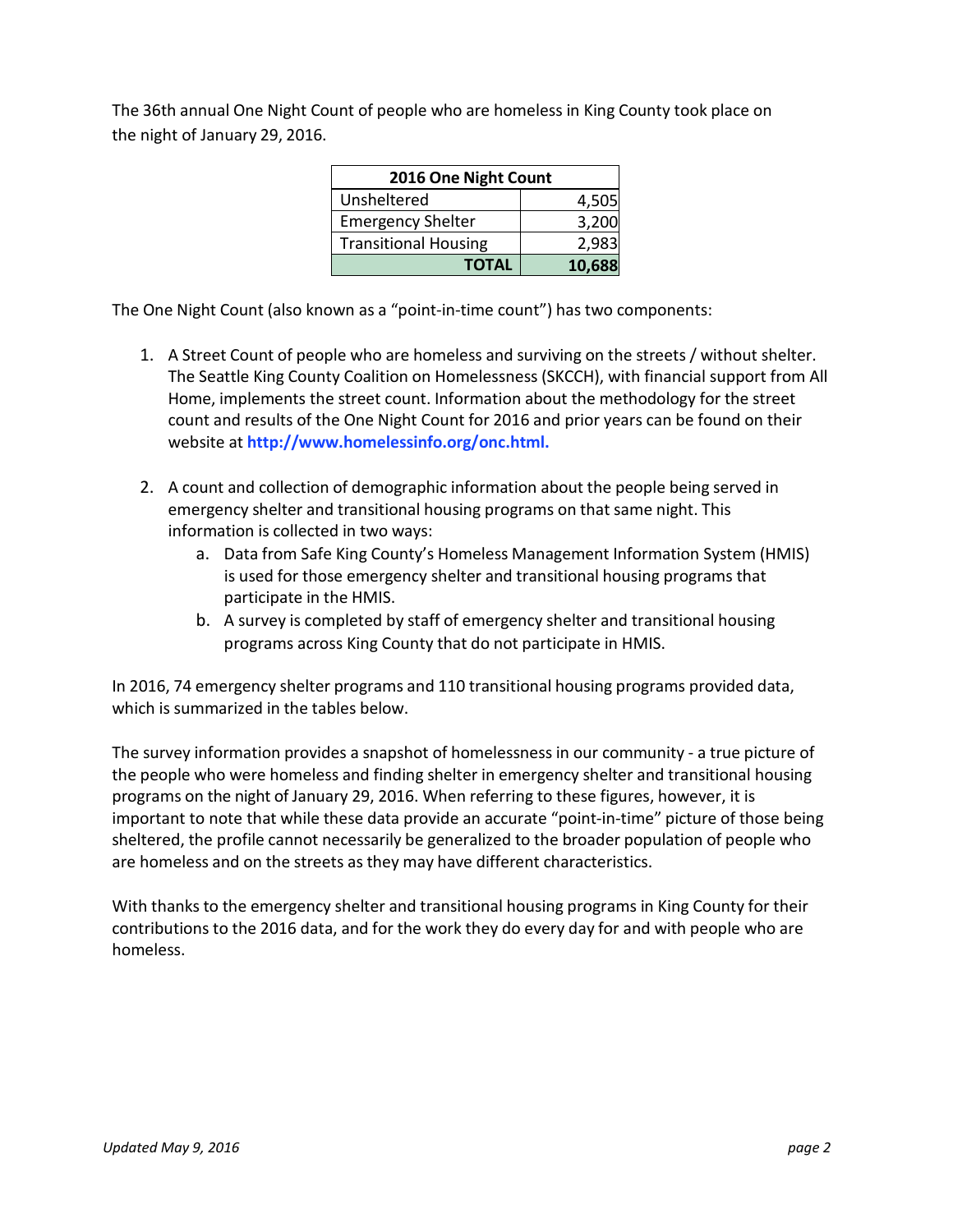| 2016 One Night Count                    |                |                |  |  |
|-----------------------------------------|----------------|----------------|--|--|
| <b>Transitional</b><br><b>Emergency</b> |                |                |  |  |
|                                         | <b>Shelter</b> | <b>Housing</b> |  |  |
| Families with children                  | 778            | 2,148          |  |  |
| Single adult men                        | 1783           | 585            |  |  |
| Single adult women                      | 621            | 215            |  |  |
| Single adult transgendered persons      | 4              | 10             |  |  |
| Unaccompanied minors                    | 14             | 15             |  |  |
| Couples without children                |                | 10             |  |  |
| Subtotal                                | 3,200          | 2,983          |  |  |
| <b>TOTAL Number of People</b>           |                | 6,183          |  |  |

## **Table 1: Sheltered individuals by household type and type of program**

#### **Table 2: Ages of individuals in shelters and transitional housing**

| 2016 One Night Count |                  |                     |       |  |  |
|----------------------|------------------|---------------------|-------|--|--|
|                      | <b>Emergency</b> | <b>Transitional</b> |       |  |  |
|                      | <b>Shelter</b>   | <b>Housing</b>      | All   |  |  |
| Birth to 5 years     | 196              | 503                 | 699   |  |  |
| 6-12 years           | 194              | 467                 | 661   |  |  |
| 13-17 years          | 84               | 228                 | 312   |  |  |
| 18-25 years          | 229              | 404                 | 633   |  |  |
| 26-54 years          | 1755             | 1094                | 2849  |  |  |
| 55-64 years          | 590              | 243                 | 833   |  |  |
| 65 years and older   | 152              | 44                  | 196   |  |  |
| <b>TOTAL</b>         | 3,200            | 2,983               | 6,183 |  |  |

**Table 3: Race and ethnicity of individuals served in shelters and transitional housing programs (by percentage of homeless and general populations)**

| 2016 One Night Count   |                                        |                       |       |     |         |
|------------------------|----------------------------------------|-----------------------|-------|-----|---------|
|                        | <b>Sheltered Homeless Population</b>   |                       |       |     | General |
|                        | ES                                     | <b>Combined</b><br>TН |       |     |         |
| White                  | 52%                                    | 49%                   | 2,668 | 43% | 70.1%   |
| African American/Black | 30%                                    | 33%                   | 2,393 | 39% | 6.7%    |
| Multi-racial           | 7%                                     | 5%                    | 567   | 9%  | 4.9%    |
| Asian/Pacific Islander | 7%                                     | 11%                   | 355   | 6%  | 17.2%   |
| Native American/       |                                        |                       | 200   | 3%  | 1.1%    |
| Alaska                 | 4%                                     | 2%                    |       |     |         |
| Hispanic               | 18%                                    | 13%                   | 948   | 15% | 9.4%    |
|                        | <b>Total number of people</b><br>6,183 |                       |       |     |         |

Notes: General Population data from: [http://quickfacts.census.gov/qfd/states/53/53033.html.](http://quickfacts.census.gov/qfd/states/53/53033.html)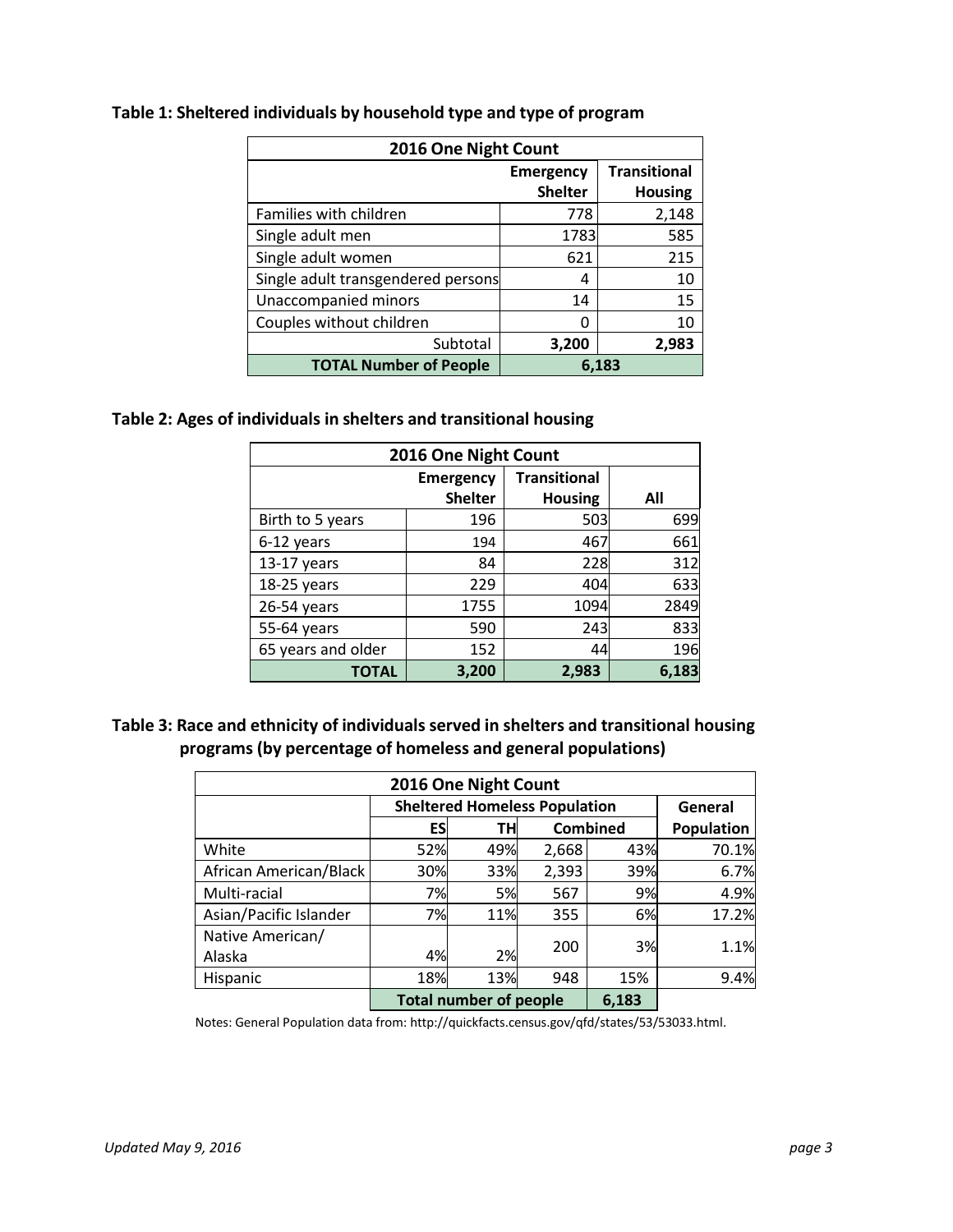# **Table 4: Reported disabilities and selected health conditions**

| 2016 One Night Count       |                  |                     |       |  |  |
|----------------------------|------------------|---------------------|-------|--|--|
|                            | <b>Emergency</b> | <b>Transitional</b> |       |  |  |
|                            | Shelter          | <b>Housing</b>      | All   |  |  |
| <b>Mental illness</b>      | 543              | 542                 | 1,085 |  |  |
| (serious mental illness:   | 382              | 223                 | 605   |  |  |
| a subset of above)         |                  |                     |       |  |  |
| Alcohol or substance abuse | 407              | 410                 | 817   |  |  |
| (chronic substance abuse:  | 209              | 215                 | 437   |  |  |
| a subset of above)         |                  |                     |       |  |  |
| Physical disability        | 308              | 380                 | 688   |  |  |
| <b>HIV/AIDS</b>            | 9                | 17                  | 26    |  |  |

#### **Table 5: Individualsidentified as Veterans**

| 2016 One Night Count |                  |                     |              |                    |     |
|----------------------|------------------|---------------------|--------------|--------------------|-----|
|                      | <b>Emergency</b> | <b>Transitional</b> | Safe         |                    |     |
|                      | <b>Shelter</b>   | <b>Housing</b>      | <b>Haven</b> | <b>Unsheltered</b> | All |
| Male                 | 263              | 221                 | 2            | 114                | 600 |
| Female               | 19               | 25                  | 0            | 4                  | 48  |
| Transgender          | 2                | 4                   | 0            | 2                  | 8   |
| Other/refused        |                  |                     | 0            | 0                  |     |
| <b>TOTAL</b>         | 284              | 250                 | 2            | 120                | 656 |

Note: Total includes unsheltered veterans.

## **Table 6: Individualsidentified as Chronically Homeless**

| 2016 One Night Count                |               |                    |       |     |  |
|-------------------------------------|---------------|--------------------|-------|-----|--|
| <b>Emergency</b>                    | Safe<br>Haven | <b>Unsheltered</b> | TOTAL |     |  |
| Single adult men                    | 308           | 9                  | 271   | 588 |  |
| Single adult women                  | 95            | 15                 | 85    | 195 |  |
| Single adult transgendered          |               | 0                  | 2     |     |  |
| Persons in households with children | 29            | 0                  | 0     | 29  |  |
| <b>TOTAL</b>                        | 432           | 24                 | 358   | 814 |  |

Note: Total includes unsheltered persons who are chronically homeless.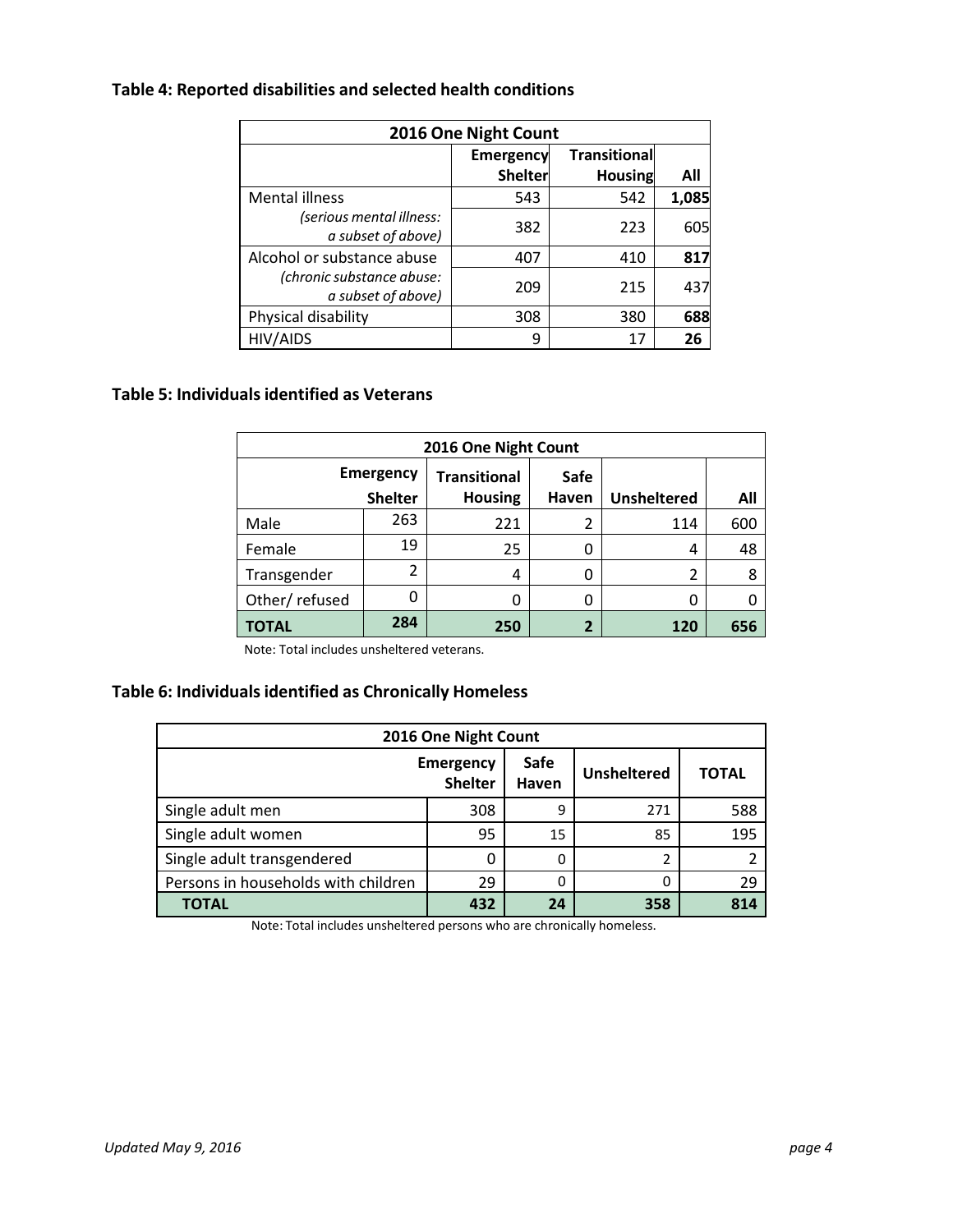## **Table 7: Composition of households served**

| 2016 One Night Count                         |                                    |                                       |                |  |  |
|----------------------------------------------|------------------------------------|---------------------------------------|----------------|--|--|
| <b>Household Type</b>                        | <b>Emergency</b><br><b>Shelter</b> | <b>Transitional</b><br><b>Housing</b> | All            |  |  |
| Single Male                                  | 1,783                              | 585                                   | 2,373          |  |  |
| Single Female                                | 621                                | 215                                   | 845            |  |  |
| Single adult transgendered persons           | 4                                  | 10                                    |                |  |  |
| Unaccompanied minor (under 18)               | 14                                 | 13                                    | 27             |  |  |
| Couple without children                      | 0                                  | 5                                     | 5              |  |  |
| <b>TOTAL Households without children</b>     | 2,422                              | 828                                   | 3,250          |  |  |
| Couple with children                         | 47                                 | 198                                   | 245            |  |  |
| One adult (HH headed by an adult female)     | 186                                | 443                                   | 629            |  |  |
| One adult (HH headed by an adult male)       | 11                                 | 17                                    | 28             |  |  |
| One minor (HH headed by female under age 18) | 0                                  | 2                                     | $\overline{2}$ |  |  |
| <b>TOTAL Households with children</b>        | 244                                | 660                                   | 904            |  |  |
| <b>Total Households</b>                      | 2,666                              | 1,488                                 | 4,154          |  |  |